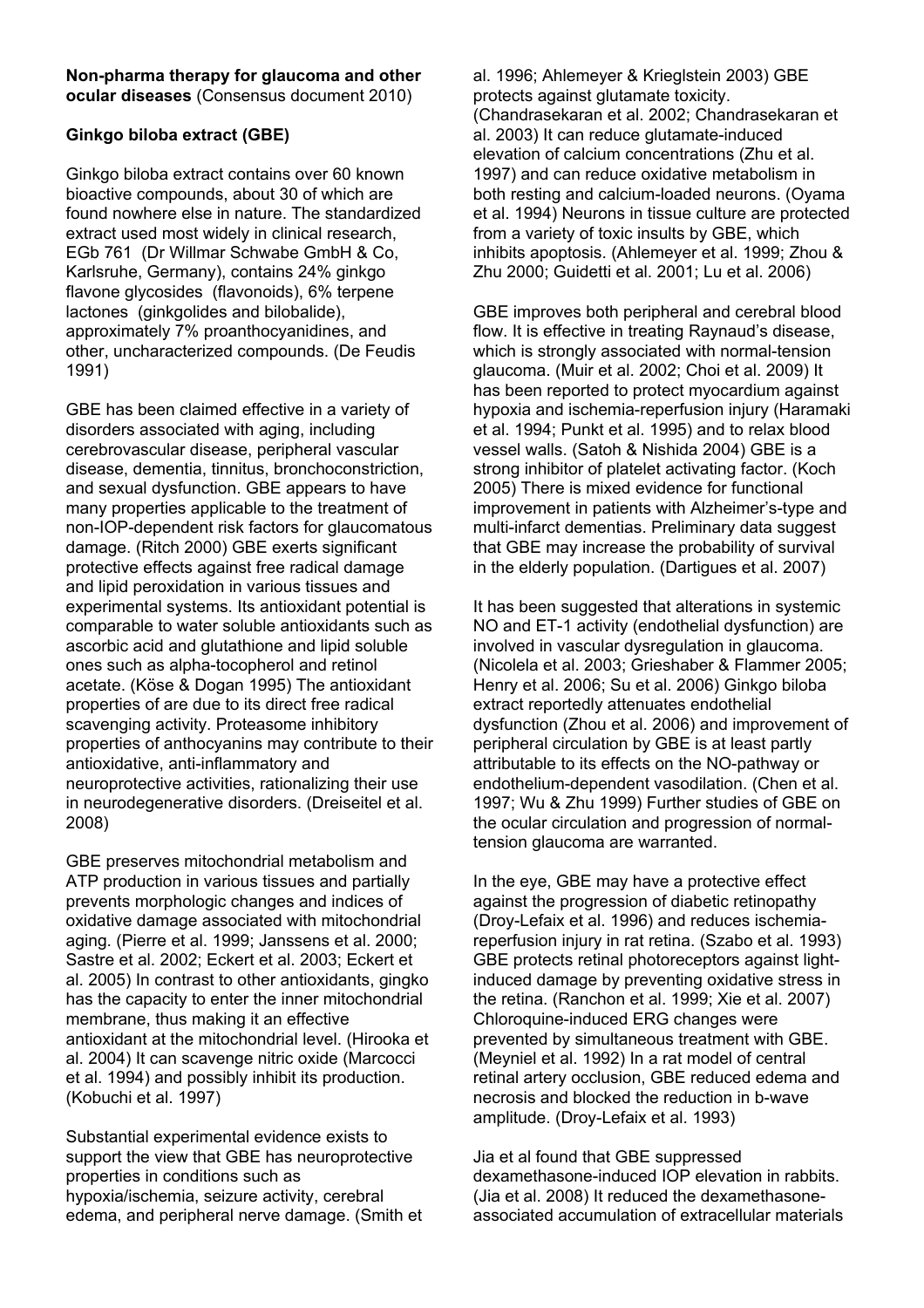within the cribriform layers of the trabecular meshwork and achieved better meshwork cellularity. In cultured human trabecular cells, GBE substantially reduced dexamethasoneinduced myocilin expression. (Jia et al. 2008) Ma et al investigated the dosage dependence of intragastral GBE versus saline on RGC survival in the rat optic nerve crush model. The mean survival rate increased significantly (P<0.001) from  $58.4\pm9.0\%$  in the saline group to  $74.2\pm6.8\%$ in the high-dosage GBE group. The same group found that intraperitoneal administration gave similar results. (Ma et al. 2009)

GBE has been reported to improve automated visual field indices. (Raabe et al. 1991; Quaranta et al. 2003) In one clinical cross-over study of low-dose, short-term treatment in normal volunteers, GBE increased ophthalmic artery blood flow by a mean of 24%. (Chung et al. 1999) A more recent study, however, failed to confirm these results. (Wimpissinger et al. 2007)

A systematic review of case reports concluded that the causality between ginkgo intake and bleeding is unlikely''. (Ernst et al. 2005) A systematic review of eight randomized controlled trials concluded that the available evidence does not demonstrate that GBE causes significant changes in blood coagulation parameters''. (Savovic´ et al. 2005) The idea that the combination of ginkgo and anticoagulant or antiplatelet drugs might represent a serious health risk is based on several case reports but not supported by clinical trials. (Izzo & Ernst 2009)

Ahlemeyer B & J Krieglstein (2003): Pharmacological studies supporting the therapeutic use of Ginkgo biloba extract for Alzheimer's disease. Pharmacopsychiatry 36 Suppl 1: S8-14.

Ahlemeyer B, A Mowes & J Krieglstein (1999): Inhibition of serum deprivation- and staurosporine-induced neuronal apoptosis by Ginkgo biloba extract and some of its constituents. Eur J Pharmacol 367: 423-430.

Chandrasekaran K, Z Mehrabian, B Spinnewyn & et al (2002): Bilobalide, a component of the Ginkgo biloba extract (EGb 761), protects against neuronal death in global brain ischemia and in glutamate-induced excitotoxicity. Cell Mol Biol 48: 663-670.

Chandrasekaran K, Z Mehrabian, B Spinnewyn & et al (2003): Neuroprotective effects of bilobalide, a component of Ginkgo biloba extract

(EGb 761) in global brain ischemia and in excitotoxicity-induced neuronal death. Pharmacopsychiatry 36 Suppl 1: S89-94.

Chen X, S Salwinski & TJF Lee (1997): Extracts of Ginkgo biloba and ginsenosides exert cerebral vasorelaxation via a nitric oxide pathway. Clin Exp Pharmacol Physiol 24: 958-959.

Choi WS, CJ Choi, KS Kim & et al (2009): To compare the efficacy and safety of nifedipine sustained release with Ginkgo biloba extract to treat patients with primary Raynaud's phenomenon in South Korea; Korean Raynaud study (KOARA study). Clin Rheumatol 28: 553-9.

Chung HS, A Harris, JK Kristinsson, T Ciulla, C Kagemann & R Ritch (1999): Ginkgo biloba extract increases ocular blood flow velocity. J Ocular Pharmacol Therap 15: 233-240.

Dartigues JF, L Carcaillon, C Helmer & et al (2007): Vasodilators and nootropics as predictors of dementia and mortality in the PAQUID cohort. J Am Geriatr Soc 55: 395-9.

De Feudis FV (1991): Ginkgo biloba Extract (EGb 761): Pharmacological activities and clinical applications. Paris. Elsevier: Pages.

Dreiseitel A, P Schreier, A Oehme & et al (2008): Inhibition of proteasome activity by anthocyanins and anthocyanidins. Biochem Biophys Res Comm 372: 57-61.

Droy-Lefaix MT, ME Szabo & MN Doly (1993): Ischaemia and reperfusion-induced injury in the retina obtained form normotensive and spontaneously hypertensive rats: effects of free radical scavengers. Int J Tissue React 15: 85-91.

Droy-Lefaix MT, ME Szabo-Tosaki & MN Doly (1996): Free radical scavenger properties of EGb 761 on functional disorders induced by experimental diabetic retinopathy. In: RG Cutler, L Packe, J Bertram and A Mori (eds.) Book Title|. City|. Publisher|: Pages|.

Eckert A, U Keil, S Kressmann & et al (2003): Effects of EGb 761 Ginkgo biloba extract on mitochondrial function and oxidative stress. Pharmacopsychiatry 36 Suppl 1: S15-23.

Eckert A, U Keil, I Scherping & et al (2005): Stabilization of mitochondrial membrane potential and improvement of neuronal energy metabolism by Ginkgo biloba extract EGb 761. Ann NY Acad. Sci 1056: 474-485.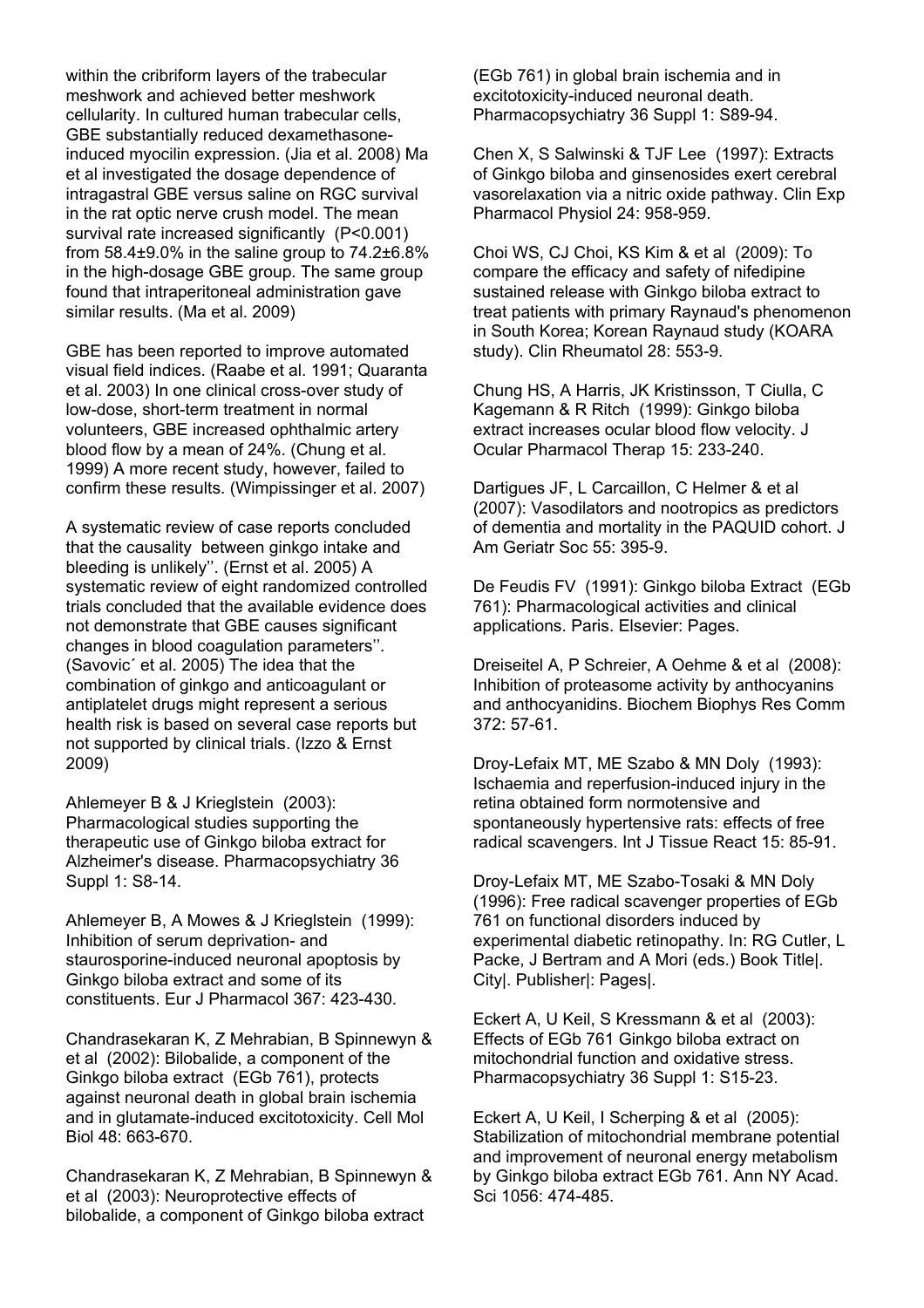Ernst E, PH Canter & JT Coon (2005): Does Ginkgo biloba increase the risk of bleeding' A systemic review of case reports. Perfusion 18: 52-6.

Grieshaber MC & J Flammer (2005): Blood flow in glaucoma. Curr Opin Ophthalmol 16: 79-83.

Guidetti C, S Paracchini, S Lucchini & et al (2001): Prevention of neuronal cell damage induced by oxidative stress in vitro: effect of different Ginkgo biloba extracts. J Pharmacy Pharmacol 53: 387-392.

Haramaki N, S Aggarwal, T Kawabata, MT Droy-Lefaix & L Packer (1994): Effects of natural antioxidant Ginkgo biloba extract (EGb 761). On myocardial ischemia-reperfusion injury. Free Radic Biol Med 16: 789-794.

Henry E, DE Newby, DJ Webb, PW Hadoke & CJ O'Brien (2006): Altered endothelin-1 vasoreactivity in patients with untreated normalpressure glaucoma. Invest Ophthalmol Vis Sci 47: 2528-32.

Hirooka K, M Tokuda, O Miyamoto & et al (2004): The Ginkgo biloba extract (EGb 761) provides neuroprotective effect on retinal ganglion cells in a rat model of chronic glaucoma. Curr Eye Res 28: 153-157.

Izzo AA & E Ernst (2009): Interaction between herbal medicines and prescribed drugs. An updated systematic review. Drugs 69: 1777- 1798.

Janssens D, E Delaive, J Remacle & C Michiels (2000): Protection by bilobalide of the ischaemiainduced alterations of the mitochondrial respiratory activity. Fundam Clin Pharmacol 14: 193-201.

Jia LY, L Sun, DS Fan & et al (2008): Effect of topical Ginkgo biloba extract on steroid-induced changes in the trabecular meshwork and intraocular pressure. Arch Ophthalmol 126: 1700- 1706.

Kobuchi H, MT Droy-Lefaix, Y Christen & L Packer (1997): Ginkgo biloba extract (EGb 761): Inhibitory effect on nitric oxide production in the macrophage cell line RAW 264.7. Biochem Pharmacol 53: 897-904.

Koch E (2005): Inhibition of platelet activating factor (PAF)-induced aggregation of human thrombocytes by ginkgolides: considerations on possible bleeding complications after oral intake of Ginkgo biloba extracts. Phytomedicine 12: 10- 16.

Köse K & P Dogan (1995): Lipoperoxidation induced by hydrogen peroxide in human erythrocyte membranes. 2. Comparison of the antioxidant effect of Ginkgo biloba extract (EGb 761) with those of water-soluble and lipid-soluble antioxidants. J Int Med Res 23: 9-18.

Lu G, Y Wu, YT Mak & et al (2006): Molecular evidence of the neuroprotective effect of Ginkgo biloba (EGb761) using bax/bcl-2 ratio after brain ischemia in senescence-accelerated mice, strainprone 8. Brain Res 1090: 23-8.

Ma K, L Xu, H Zha & et al (2009): Dosage dependence of the effect of Ginkgo biloba on the rat retinal ganglion cell survival after optic nerve crush. Eye 23: 1598-1604.

Ma K, L Xu, H Zhang & et al (2009): The effect of ginkgo biloba on the rat retinal ganglion cell survival in the optic nerve crush model. Acta Ophthalmol Epub Aug 14.

Marcocci L, JJ Maguire, MT Droy-Lefaix & L Packer (1994): The nitric oxide-scavenging properties of Ginkgo biloba extract (EGb 761). Biochem Biophys Res Commun 201: 748-755.

Meyniel G, M Doly, M Millerin & P Braquet (1992): Involvement of PAF (Platelet-Activating Factor) in chloroquine-induced retinopathy. C R Acad Sci III 314: 61-5.

Muir AH, R Robb, M McLaren, F Daly & JJ Belch (2002): The use of Ginkgo biloba in Raynaud's disease: a double-blind placebo-controlled trial. Vasc Med 7: 265-7.

Nicolela MT, SN Ferrier, CA Morrison & et al (2003): Effects of cold-induced vasospasm in glaucoma: the role of endothelin-1. Invest Ophthalmol Vis Sci 44: 2565-72.

Oyama Y, PA Fuchs, N Katayama & K Noda (1994): Myricetin and quercetin, the flavonoid constituents of Ginkgo biloba extract, greatly reduce oxidative metabolism in both resting and Ca (2+)-loaded brain neurons. Brain Res 635:125- 129.

Pierre S, I Jamme, MT Droy-Lefaix & et al (1999): Ginkgo biloba extract (EGb 761) protects NaK-ATPase activity during cerebral ischemia in mice. NeuroReport 10: 47-51.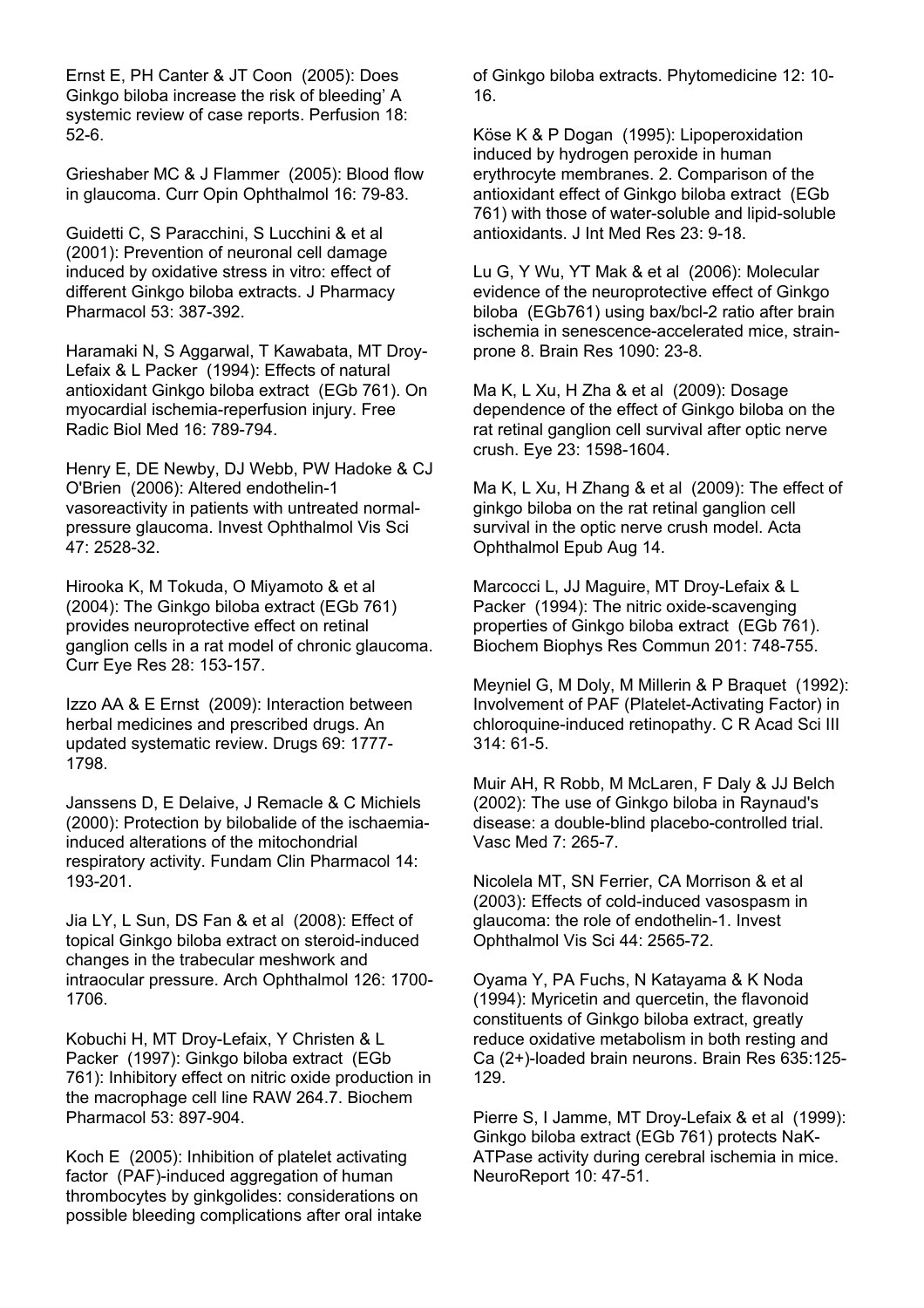Punkt K, K Welt & L Schaffranietz (1995): Changes of enzyme activities in the rat myocardium caused by experimental hypoxia with and without ginkgo biloba extract EGb 761 pretreatment. A cytophotometrical study. Acta Histochem 97: 67-79.

Quaranta L, S Bettelli, MG Uva & et al (2003): Effect of Ginkgo biloba extract on pre-existing visual field damage in normal tension glaucoma. Ophthalmology 110: 359-364.

Raabe A, M Raabe & P Ihm (1991): Therapeutic follow-up using automatic perimetry in chronic cerebroretinal ischemia in elderly patients. Prospective double-blind study with graduated dose Ginkgo biloba treatment. Klin Monatsbl Augenheilkd 199: 432-438.

Ranchon I, JM Gorrand, J Cluzel, MT Droy-Lefaix & M Doly (1999): Functional protection of photoreceptors from light-induced damage by dimethylthiourea and Ginkgo biloba extract. Invest Ophthalmol Vis Sci 40: 1191-1199.

Ritch R (2000): A potential role for Ginkgo biloba extract in the treatment of glaucoma. Medical Hypotheses 54: 221-235.

Sastre J, A Lloret, C Borras & et al (2002): GBE EGb 761 protects against mitochondrial aging in the brain and in the liver. Cell Mol Biol 48: 685- 692.

Satoh H & S Nishida (2004):

Electropharmacological actions of Ginkgo biloba extract on vascular smooth and heart muscles. Clin Chim Acta 342: 13--22.

Savovic´ J, B Wider & E Ernst (2005): Effects of Ginkgo biloba on blood coagulation parameters: a systematic review of randomised clinical trials. Evid Based Integrative Med 2: 167-76.

Smith PF, K Maclennan & CL Darlington (1996): The neuroprotective properties of the Ginkgo biloba leaf: a review of the possible relationshiop to platelet-activating factor (PAF). J Ethnopharmacol 50: 131-139.

Su WW, ST Cheng, TS Hsu & WJ Ho (2006): Abnormal flow-mediated vasodilation in normaltension glaucoma using a noninvasive determination for peripheral endothelial dysfunction. Invest Ophthalmol Vis Sci 47: 3390- 4.

Szabo ME, MT Droy-Lefaix, M Doly & P Braquet (1993): Modification of ischemia/reperfusioninduced ion shifts (Na+, K+, Ca2+ and Mg2+ by free radical scavengers in the rat retina. Ophthalmic Res 25: 1.

Wimpissinger B, F Berisha, G Garhoefer & et al (2007): Influence of Gingko biloba on ocular blood flow. Acta Ophthalmol Scand 85: 445-9.

Wu WR & XZ Zhu (1999): Involvement of monoamine oxidase inhibition in neuroprotective and neurorestorative effects of Ginkgo biloba extract against MPTP-induced nigrostriatal dopaminergic toxicity in C57 mice. Life Sci 65: 157-164.

Xie Z, X Wu, Y Gong & et al (2007): Intraperitoneal injection of Ginkgo biloba extract enhances antioxidation ability of retina and protects photoreceptors after light-induced retinal damage in rats. Curr Eye Res 32: 471-9.

Zhou LJ & XZ Zhu (2000): Reactive oxygen species-induced apoptosis in PC12 cells and protective effect of bilobalide. J Pharmacol Exp Ther 293: 982-988.

Zhou W, H Chai, A Courson & et al (2006): Ginkgolide A attenuates homocysteine-induced endothelial dysfunction in porcine coronary arteries. J Vasc Surg 44: 853-62.

Zhu L, J Wu, H Liao, J Gao, XN Zhao & ZX Zhang (1997): Antagonistic effects of extract from leaves of Ginkgo biloba on glutamate neurotoxicity. Acta Pharmacol Sinica 18: 344-347.

## **Grape seed extract**

Grape seed proanthocyanidins have a broad spectrum of pharmacological and medicinal properties against oxidative stress. Grape seed proanthocyanidin extract (GSE) provides excellent protection against free radicals in both in vitro and in vivo models. (Bagchi et al. 2002) GSE-induced improvement in myocardial ischemia-reperfusion injury in vitro has been reported. (Pataki et al. 2002; Bagchi et al. 2003; Shao et al. 2003) Activin, a new generation antioxidant derived from grape seed proanthocyanidins, reduces plasma levels of oxidative stress and adhesion molecules (ICAM-1, VCAM-1 and E-selectin) in patients with systemic sclerosis. (Kalin et al. 2002) Supplementation of a meal with GSE minimizes postprandial oxidative stress by increasing the antioxidant levels in plasma, and, as a consequence, enhancing the resistance to oxidative modification of low density lipoproteins. (Natella et al. 2002) Grape seed proanthocyanidins have also been reported to have activity against HIV-1 entry into cells. (Nair et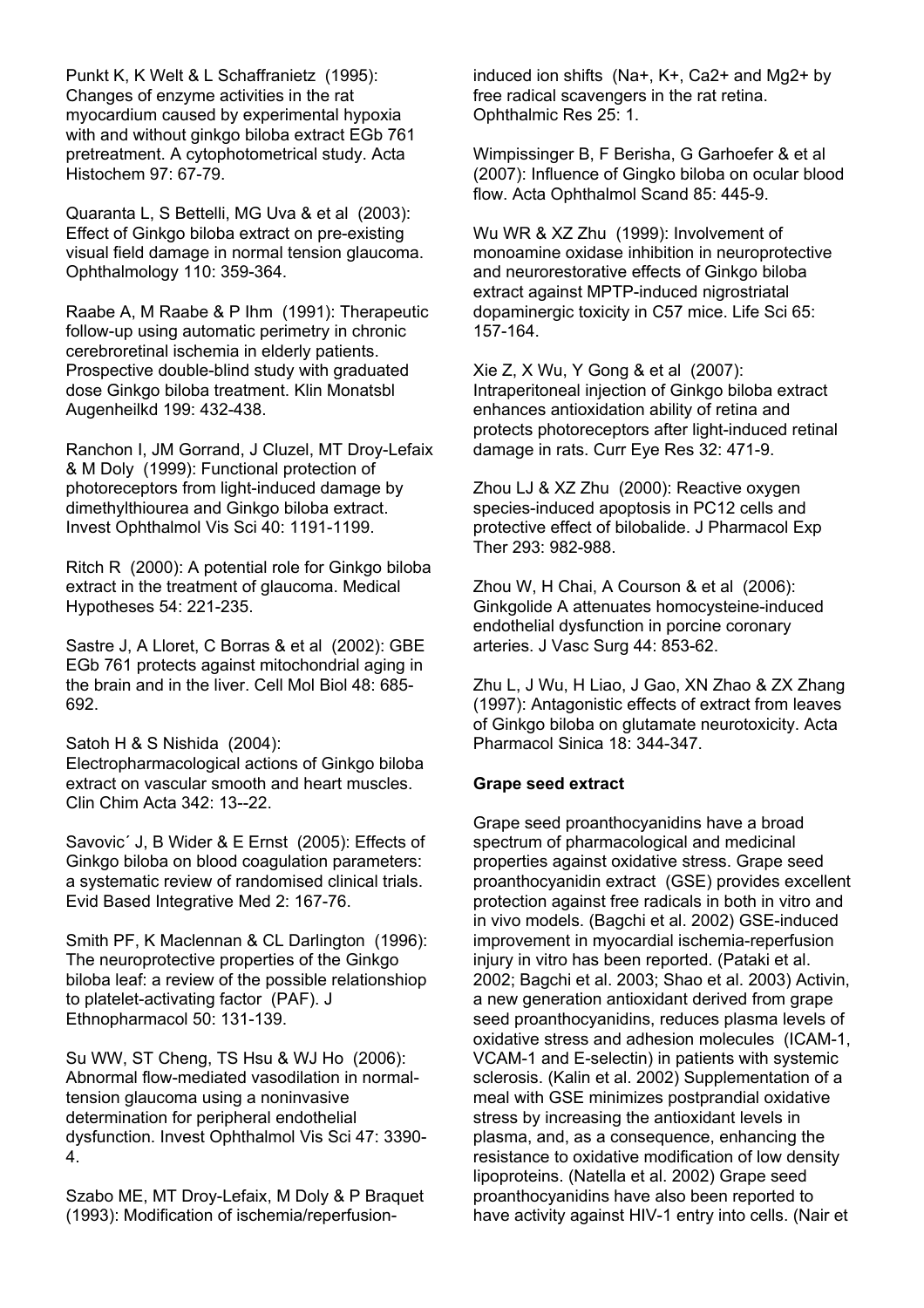al. 2002) Grape seed extract has recently been shown to inhibit the growth of prostate cancer cells in mice. (Raina et al. 2007) In the eye, GSE inhibits key components of cataractogenesis by reducing oxidative stress within lens epithelial cells. (Barden et al. 2008) and significantly prevents and postpones development of cataract formation in rats with hereditary cataracts. (Yamakoshi et al. 2002)

## **Resveratrol**

Resveratrol (3,5,40-trihydroxystilbene), a powerful polyphenolic antioxidant, is found largely in the skins of red grapes and berries and came to scientific attention as a possible explanation for the low incidence of heart disease among the French, who eat a relatively high-fat diet (the French paradox). Many studies suggest that consuming alcohol (especially red wine) may reduce the incidence of coronary heart disease (CHD). Grape juice, which is not a fermented beverage, is not a significant source of resveratrol. A large number of studies in the past few years suggests its benefit in vitro and in vivo in a variety of human disease models, including cardioprotection, neuroprotection, immune regulation, and cancer chemoprevention. For an extensive review, see (Pervaiz & Holme 2009). Substantial data show that actions of resveratrol include inhibition of lipid peroxidation and platelet aggregation, metal chelating (primarilycopper), free radical'scavenging activity, antiinflammatory activity, modulation of lipid metabolism, antifungal properties, and anticancer and estrogen-like activity. (Pervaiz & Holme 2009)

Resveratrol increases the lifespan of the yeast, Saccharomyces cerevisiae, the nematode, Caenorhabditis elegans, and the fruitfly, Drosophila melanogaster. It was later shown to extend the lifespan of the short-lived fish, Nothobranchius furzeri, (Valenzano & Cellerino 2006) and has now been shown to significantly increase the health and survival of mice on a high-calorie diet, pointing to a new approach to treating diseases of aging. (Baur et al. 2006) Among its multiple functions, resveratrol activates sirtuins (silent information regulator proteins), a family of proteins that play an important role in DNA repair, gene silencing, chromosomal stability and longevity. (Michan & Sinclair 2007)

The physiologic effects of resveratrol appear to be related to its ability to regulate nutrition and longevity genes. (Pervaiz & Holme 2009) Resveratrol is an effective antioxidant. (Frankel et al. 1993; Chanvitayapongs et al. 1997;

Shigematsu et al. 2003) It inhibits lipid peroxidation of low-density lipoprotein (LDL), prevents the cytotoxicity ofoxidized LDL, and protects cells against lipid peroxidation. (Chanvitayapongs et al. 1997) Resveratrol protects against the degeneration of neurons afteraxotomy. (Araki et al. 2004) A single infusion of resveratrol can elicit neuroprotective effects on cerebral ischemia-induced neuron damage through free radical scavenging and cerebral blood elevation due to nitric oxide release. (Lu et al. 2006) Its antiapoptotic activity has led to the suggestion that resveratrol may make a useful dietary supplement for minimizing oxidative injury in immune-perturbed states and human chronic degenerative diseases. (Losa 2003)

Levels of intracellular heme (iron-protoporphyrin IX), a pro-oxidant, increase after stroke. In neuronal cell cultures, resveratrol induces heme oxygenase 1, suggesting that increased heme oxygenase activity is a unique pathway by which resveratrol can exert its neuroprotective actions. (Zhuang et al. 2003)

Resveratrol directly inhibits CYP1B1. The versatility of RSV lies in its diverse targeting of membrane and intracellular receptors, signaling molecules, biogenesis enzymes, oxidative systems, DNA-repair mechanisms, and transcription factors, and it can activate or repress a number of signal-transducing pathways found throughout the cell (Pervaiz & Holme 2009)

There appears to be an association between aging and neurodegenerative diseases, such as Alzheimer's, and that modulation by both caloric restriction and drugs which mimic caloric restriction, such as resveratrol, can ameliorate these diseases. (Liu et al. 2007) Resveratrol reduces the levels of secreted and intracellular amyloid-ß peptides by proteosomal degradation. (Marambaud et al. 2005)

In the eye, resveratrol suppresses seleniteinduced oxidative stress and cataract formation in rats. (Doganay et al. 2006) The authors suggested that the presence of oxidative stress in selenite cataract development and its prevention by resveratrol support the possibility that high natural consumption of resveratrol in food can help prevent human senile cataract. Resveratrol also induces dilation of retinal arterioles, suggesting a potential benefit for this compound in the treatment of retinal vascular disease. (Nagaoka et al. 2007) Sirtuin-1 activators (such as resveratrol) demonstrate neuroprotective properties in mouse models of optic neuritis and multiple sclerosis. (Shindler et al. 2007)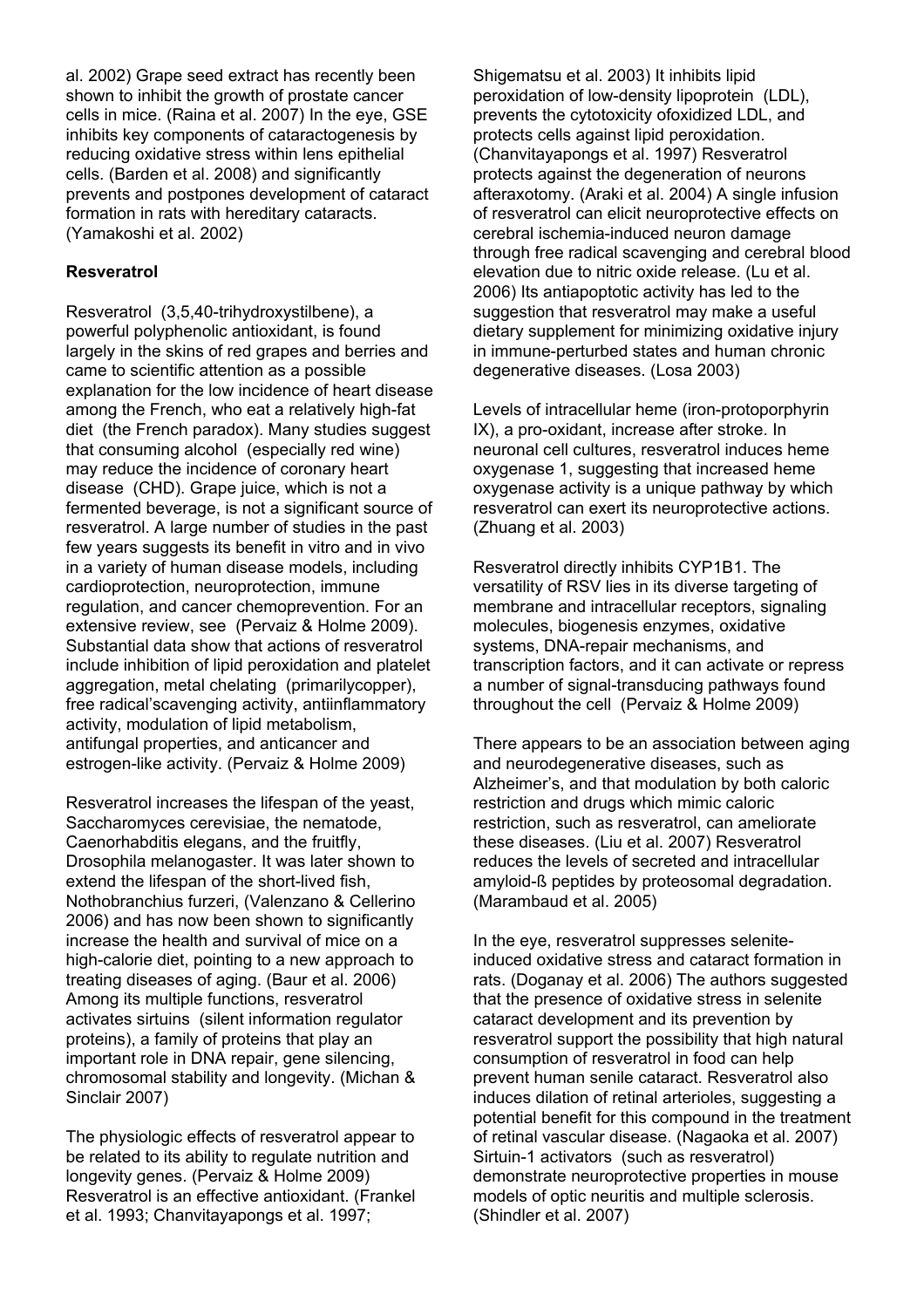Araki T, Y Sasaki & J Milbrandt (2004): Increased nuclear NAD biosynthesis and SIRT1 activation prevent axonal degeneration. Science 305: 954-5.

Bagchi D, M Bagchi, S Stohs & et al (2002): Cellular protection with proanthocyanidins derived from grape seeds. Ann N Y Acad Sci 957: 260-270.

Bagchi D, CK Sen, SD Ray & et al (2003): Molecular mechanisms of cardioprotection by a novel grape seed proanthocyanidin extract. Mutat Res 523-524: 87-97.

Barden CA, HL Chandler, P Lu & et al (2008): Effect of grape polyphenols on oxidative stress in canine lens epithelial cells. Am J Vet Res 69: 94- 100.

Baur JA, KJ Pearson, NL Price & et al (2006): Resveratrol improves health and survival of mice on a high-calorie diet. Nature 444: 337-342.

Chanvitayapongs S, B Draczynska-Lusiak & AY Sun (1997): Amelioration of oxidative stress by antioxidants and resveratrol in PC12 cells. Neuroreport 8: 1499-1502.

Doganay S, M Borazan, M Iraz & Y Cigremis (2006): The effect of resveratrol in experimental cataract model formed by sodium selenite. Curr Eye Res 31: 147-53.

Frankel EN, AL Waterhouse & JE Kinsella (1993): Inhibition of human LDL oxidation by resveratrol. Lancet 341: 1103-1104.

Kalin R, A Righi, A Del Rosso & et al (2002): Activin, a grape seed-derived proanthocyanidin extract, reduces plasma levels of oxidative stress and adhesion molecules (ICAM-1, VCAM-1 and E-selectin) in systemic sclerosis. Free Radical Res 36: 819-825.

Liu Q, F Xie, R Rolston & et al (2007): Prevention and treatment of Alzheimer disease and aging: antioxidants. Mini Rev Med Chem 7: 171'180.

Losa GA (2003): Resveratrol modulates apoptosis and oxidation in human blood mononuclear cells. Eur J Clin Invest 33: 818-823.

Lu KT, RY Chiou, LG Chen & et al (2006): Neuroprotective effects of resveratrol on cerebral ischemia-induced neuron loss mediated by free

radical scavenging and cerebral blood flow elevation. J Agric Food Chem 54: 3126-31.

Marambaud P, H Zhao & P Davies (2005): Resveratrol promotes clearance of Alzheimer's disease amyloid-beta peptides. J Biol Chem 280: 37377'82.

Michan S & D Sinclair (2007): Sirtuins in mammals: Insights into their biological function. Biochem J 404: 1'13.

Nagaoka T, TW Hein, A Yoshida & et al (2007): Resveratrol, a component of red wine, elicits dilation of isolated porcine retinal arterioles: role of nitric oxide and potassium channels. Invest Ophthalmol Vis Sci 48: 4232-9.

Nair MP, C Kandaswami, S Mahajan & et al (2002): Grape seed extract proanthocyanidins downregulate HIV-1 entry coreceptors, CCR2b, CCR3 and CCR5 gene expression by normal peripheral blood mononuclear cells. Biol Res 35: 421-431.

Natella F, F Belelli, V Gentili & et al (2002): Grape seed proanthocyanidins prevent plasma postprandial oxidative stress in humans. J Agric Food Chem 50: 7720-7725.

Pataki T, I Bak, P Kovacs & et al (2002): Grape seed proanthocyanidins improved cardiac recovery during reperfusion after ischemia in isolated rat hearts. Am J Clin Nutrition 75: 894- 899.

Pervaiz S & AL Holme (2009): Resveratrol: Its Biologic Targets and Functional Activity. Antioxidants Redox Signaling 11: 2851-2897.

Raina K, RP Singh, R Agarwal & C Agarwal (2007): Oral grape seed extract inhibits prostate tumor growth and progression in TRAMP mice. Cancer Res 67: 5976-82.

Shao ZH, LB Becker, TL Vanden Hoek & et al (2003): Grape seed proanthocyanidin extract attenuates oxidant injury in cardiomyocytes. Pharmacol Res 47: 463-469.

Shigematsu S, S Ishida, M Hara & et al (2003): Resveratrol, a red wine constituent polyphenol, prevents superoxide-dependent inflammatory responses induced by ischemia/reperfusion, platelet-activating factor, or oxidants. Free Radic Biol Med 34: 810-817.

Shindler KS, E Verntura, TS Rex & et al (2007): SIRT1 activation confers neuroprotection in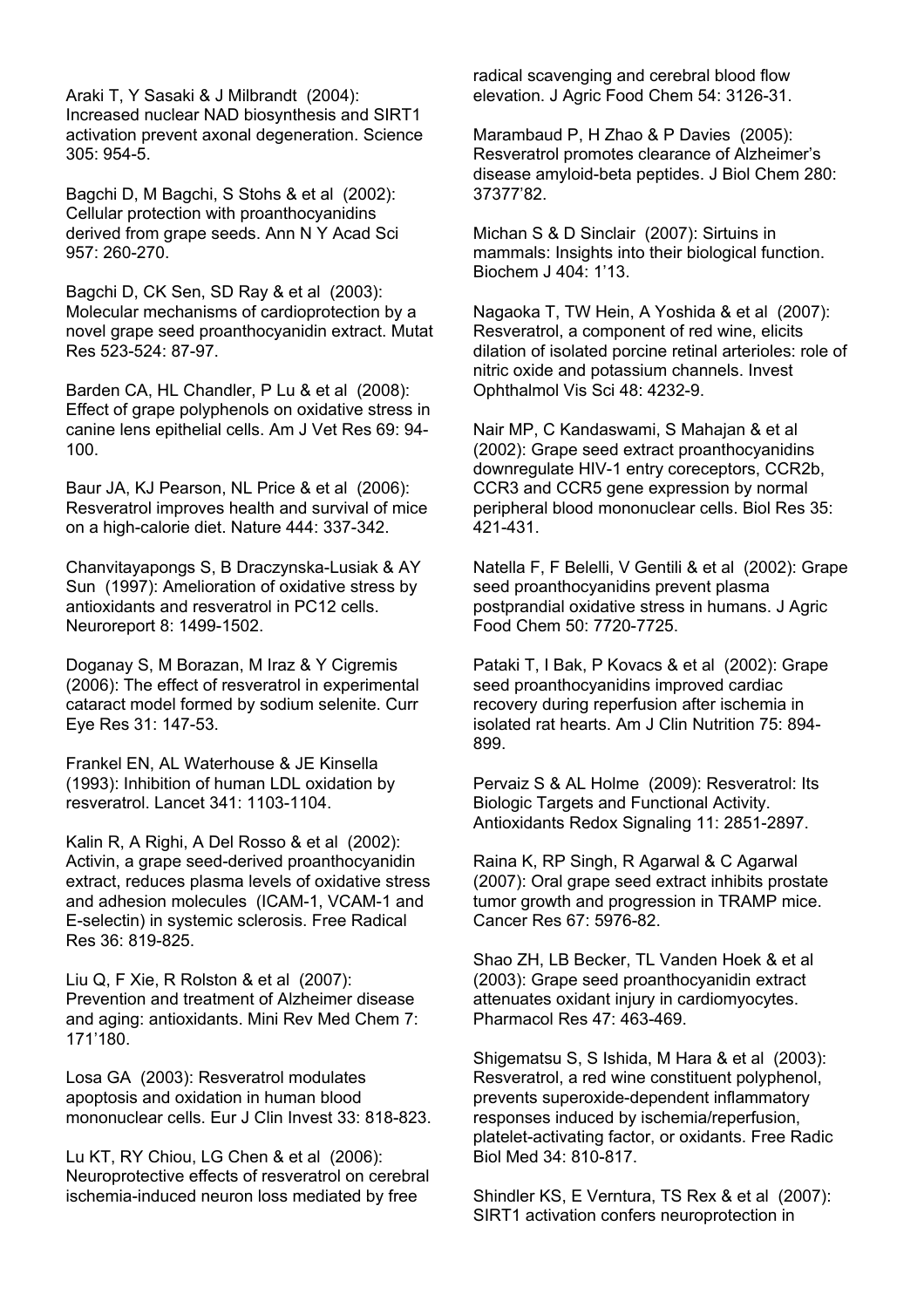experimental optic neuritis. Invest Ophthalmol Vis Sci 48: 3602-9.

Valenzano DR & A Cellerino (2006): Resveratrol and the pharmacology of aging: a new vertebrate model to validate an old molecule. Cell Cycle 5: 1027-32.

Yamakoshi J, M Saito, S Kataoka & S Tokutake (2002): Procyanidin-rich extract from grape seeds prevents cataract formation in hereditary cataractous (ICR/f) rats. J Agric Food Chem 50: 4983-4988.

Zhuang H, YS Kim, RC Koehler & S Dore (2003): Potential mechanism by which resveratrol, a red wine constituent, protects neurons. Ann N Y Acad Sci 993: 276-286.

#### **Pycnogenol**

Pycnogenol, an extract of French maritime pine bark (Pinus pinaster), is primarily composed of procyanidins and phenolic acids and is a potent antioxidant with strong free radical-scavenging activity against reactive oxygen and nitrogen species. Procyanidins are biopolymers of catechin and epicatechin subunits, which are important in human nutrition. (Rohdewald 2002)

Pycnogenol is effective in patients with venous microangiopathy (Cesarone et al. 2006)and accelerates healing in leg ulcerations from chronic venous insufficiency (Belcaro et al. 2005) and diabetes. (Belcaro et al. 2006) In chronic venous insufficiency, pycnogenol reduced lower leg circumference and symptoms of pain, cramps, nighttime swelling, feeling of 'heaviness", and reddening of the skin. (Koch 2002) Pycnogenol can protect vascular endothelial cells from Aß-induced injury. (Liu et al. 2000) It reversed elevation of serum creatinine, BUN, LDH, IL-1beta, IL-6, and TNFalpha levels in ischemia reperfusion injury in unilaterally nephrectomized rats. (Ozer Sehirli et al. 2009)

Pretreatment with pycnogenol reduces smokeinduced platelet aggregation. (Araghi-Niknam et al. 2000) Pycnogenol significantly reduces LDLcholesterol levels. (Devaraj et al. 2002; Koch 2002) A randomized controlled trial reported it effective for erectile dysfunction. (Stanislavov et al. 2007) It has also been reported to improve symptoms of jetlag. (Belcaro et al. 2008) It inhibits not only HIV-1 binding to host cells, but also its replication after entry in susceptible cells in vitro. (Feng et al. 2008) It has been reported to increase urinary catecholamines and ameliorate

attention deficit hyperactivity disorder in children. (Dvoráková et al. 2007)

After oral administration of pycnogenol, plasma samples significantly inhibited NFkB activation and MMP-9 release from human monocytes, indicating that it exerts anti-inflammatory effects by inhibiting proinflammatory gene expression. (Grimm et al. 2006) Glutamate inhibits cyclo-oxygenases 1 and 2. (Schafer et al. 2006) This cytotoxicity was inhibited by both GBE and pycnogenol. (Kobayashi et al. 2000) Pycnogenol not only suppresses the generation of reactive oxygen species, but also attenuates caspase-3 activation and DNA fragmentation, suggesting protection against Aß-induced apoptosis. (Peng et al. 2002)

Pycnogenol has also been reported to inhibit angiotensin-converting enzyme and to enhance the microcirculation by increasing capillary permeability. (Packer et al. 1999) It inhibits progression of preproliferative diabetic retinopathy (Schonlau & Rohdewald 2001) and may reduce the risk of formation of both diabetic retinopathy and cataract. (Kamuren et al. 2006) More recently, in patients with mild to moderate retinal edema, pycnogenol treatment significantly improved both the edema and retinal thickness as measured by high resolution ultrasound. (Steigerwalt et al. 2009) Laser Doppler flow velocity measurements at the central retinal artery showed a statistically significant increase from 34 to 44 cm/s in the Pycnogenol group as compared to marginal effects in the control group. (Steigerwalt et al. 2009)

Steigerwalt et al (Steigerwalt et al. 2008) evaluated the effects of the food supplement Mirtogenol (Mirtoselect and Pycnogenol) on IOP and ocular blood flow in 20 subjects versus 18 controls. After three months of treatment, the IOP was lowered compared to that of untreated controls from a baseline of 25.2 mmHg to 22.0 mmHg (p<0.05). Ocular blood flow (central retinal, ophthalmic, and posterior ciliary arteries) improved both in the systolic and diastolic components as measured by Color Doppler imaging.

Araghi-Niknam M, S Hosseini, D Larson, P Rohdewald & RR Watson (2000): Pine bark extract reduces platelet aggregation. Integrative Med 2: 73-77.

Belcaro G, MR Cesarone, BM Errichi & et al (2005): Venous ulcers: microcirculatory improvement and faster healing with local use of Pycnogenol. Angiology 56: 56.